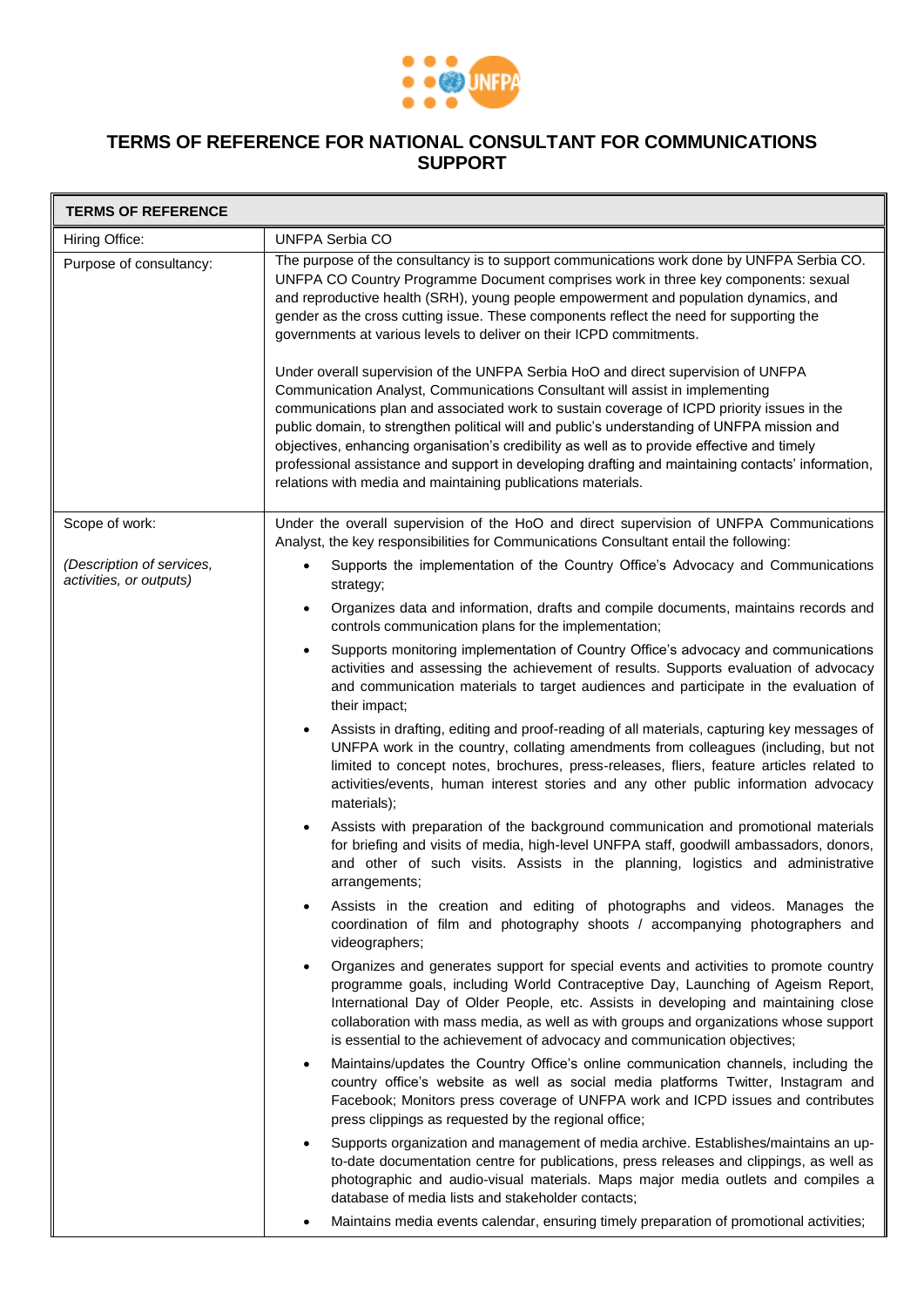

|                                                                                                              | Negotiates and purchases communication related series and materials, ensuring most<br>$\bullet$<br>cost effective options are explored. Follows up on the production of advocacy and<br>communication materials (e.g., films, videos, audio-visuals, etc.), and oversees the<br>qualitative aspects of production, (e.g., quality control, translations, reviews of layout,<br>graphic design and printing;<br>Assists with representing CO at press and other events, plays a moderating role as<br>required and provides logistical and technical support as required;<br>Assists in conducting of joint events and initiatives in collaboration with the UN<br>$\bullet$<br>Communications Group;<br>In collaboration with UNFPA communication colleagues from the Balkan cluster<br>(Kosovo, Serbia and North Macedonia), develops group of practice in the region with<br>the aim of ensuring harmonized work on the promotion of UNFPA mission and<br>objectives;<br>Assists with and participates in joint RO and cluster initiatives;<br>Support with translation activities;<br>Act as UNFPA primary contact persons for communications activities ad interim, in<br>absence of the UNFPA Communications Analyst. |
|--------------------------------------------------------------------------------------------------------------|----------------------------------------------------------------------------------------------------------------------------------------------------------------------------------------------------------------------------------------------------------------------------------------------------------------------------------------------------------------------------------------------------------------------------------------------------------------------------------------------------------------------------------------------------------------------------------------------------------------------------------------------------------------------------------------------------------------------------------------------------------------------------------------------------------------------------------------------------------------------------------------------------------------------------------------------------------------------------------------------------------------------------------------------------------------------------------------------------------------------------------------------------------------------------------------------------------------------------|
| Duration and working                                                                                         | The assignment is expected to be undertaken as of September 2021 until the year-end with                                                                                                                                                                                                                                                                                                                                                                                                                                                                                                                                                                                                                                                                                                                                                                                                                                                                                                                                                                                                                                                                                                                                   |
| schedule:<br>Place where services are to                                                                     | possibility of extension depending availability of budget and successful performance.<br>Duty station for the consultancy is Belgrade, with possible travel to project sites if necessary and                                                                                                                                                                                                                                                                                                                                                                                                                                                                                                                                                                                                                                                                                                                                                                                                                                                                                                                                                                                                                              |
| be delivered:                                                                                                | feasible due to epidemiology situation.                                                                                                                                                                                                                                                                                                                                                                                                                                                                                                                                                                                                                                                                                                                                                                                                                                                                                                                                                                                                                                                                                                                                                                                    |
| Delivery dates and how work<br>will be delivered (e.g.<br>electronic, hard copy etc.):                       | All work-related deliverables will be assigned on a daily basis and submitted to the UNFPA CO in<br>Serbia.                                                                                                                                                                                                                                                                                                                                                                                                                                                                                                                                                                                                                                                                                                                                                                                                                                                                                                                                                                                                                                                                                                                |
| Monitoring and progress<br>control, including reporting<br>requirements, periodicity<br>format and deadline: | The monitoring of work progress and adherence to the reporting requirements will be conducted<br>by UNFPA CO.<br>Performance Indicators for evaluation of results:<br>Communications plan implemented as planned;<br>$\bullet$<br>Web and social media content regularly updated;                                                                                                                                                                                                                                                                                                                                                                                                                                                                                                                                                                                                                                                                                                                                                                                                                                                                                                                                          |
|                                                                                                              | Communications database, including portfolio of various components, regularly<br>updated;<br>Public quality communications materials released in timely fashion.                                                                                                                                                                                                                                                                                                                                                                                                                                                                                                                                                                                                                                                                                                                                                                                                                                                                                                                                                                                                                                                           |
| Supervisory arrangements:                                                                                    | The Communication Assistant will report directly to the Communication Analyst, under the overall<br>guidance of the Head of the Office. In the absence of the Communication Analyst,<br>Communications Assistant will act as primary contact persons for communications activities ad<br>interim and will report directly to senior programme staff, namely SRH/Youth Analyst, PD Analyst<br>and UNFPA Serbia Head of Office.                                                                                                                                                                                                                                                                                                                                                                                                                                                                                                                                                                                                                                                                                                                                                                                              |
| Expected travel:                                                                                             | Possible travel to different project sites, in line with the main tasks and job requirements                                                                                                                                                                                                                                                                                                                                                                                                                                                                                                                                                                                                                                                                                                                                                                                                                                                                                                                                                                                                                                                                                                                               |
| Required expertise,<br>qualifications and<br>competencies, including<br>language requirements:               | <b>Qualifications and Experience:</b><br>Completed Secondary Level Education required. First level university degree in<br>communications, international development, marketing or related field is considered an<br>advantage;<br>Minimum 2 years of relevant experience at the national level in communications;<br>Proficiency in current office software applications and digital platforms. Usage of<br>software applications (Photoshop, PaintNet, Illustrator, InDesign, Acrobat, Premier Pro,<br>Scribus, Word, PowerPoint and other graphics applications) distinct advantage;<br>Experience in producing communication materials (printed and online) for a variety of<br>$\bullet$<br>media;<br>Good understanding of IC technologies;<br>Proven experience in producing interactive web content.                                                                                                                                                                                                                                                                                                                                                                                                               |